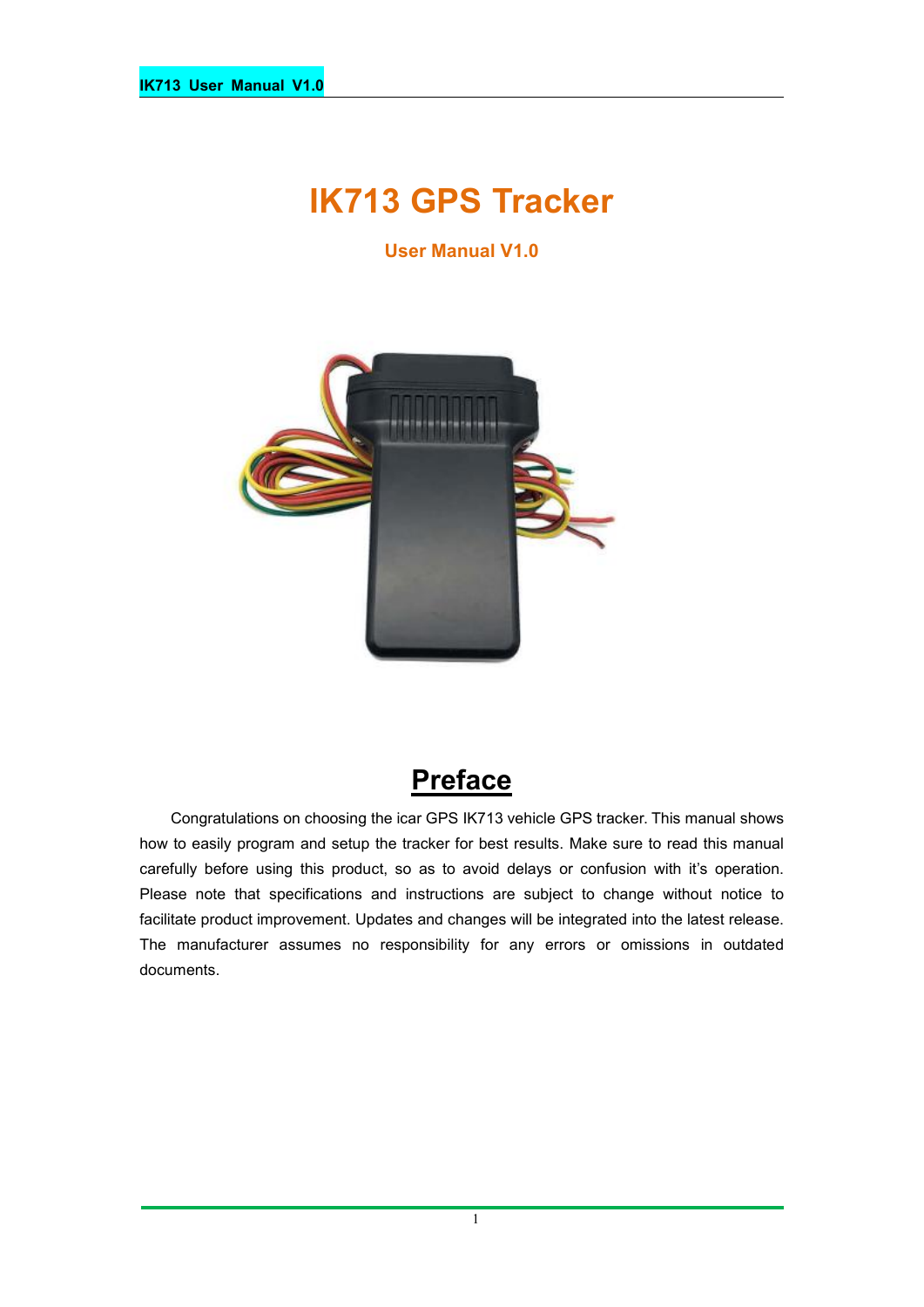#### **1. Overview**

IK713 is a Vehicle GPS tracker.

#### **2. Features**

- Real-timing tracking
- **•** GPS Positioning
- **•** History record check
- Geo-Fence alarm
- Low battery alarm
- Power saving mode
- PC & Mobile App tracking
- Mini Hidden
- IP67 Water resistant

## **3. Applications**

- Vehicle tracking
- $\bullet$  Motorcycle tracking
- **•** E-bike tracking

## **4. Specifications**

| <b>Item</b>                 | <b>Specifications</b>              |  |
|-----------------------------|------------------------------------|--|
| Dimension                   | 87*33*15 mm                        |  |
| Weight                      | 65g                                |  |
| <b>Voltage Value</b>        | 9-90V                              |  |
| Backup battery              | 3.7 V 3000mAh                      |  |
| Power consumption           | 40mA standby current               |  |
| Working temperature         | $-20^{\circ}$ C to 65 $^{\circ}$ C |  |
| <b>Item</b>                 | <b>Specifications</b>              |  |
| <b>Cellular Bands</b>       | GSM: 850/900/1800/1900Mhz          |  |
| Positioning                 | GPS, AGPS, LBS                     |  |
| <b>Tracking Sensitivity</b> | -162 dBm                           |  |
| Sensor                      | Accelerometer                      |  |
| LED.                        | <b>RED/GREEN/BLUE</b>              |  |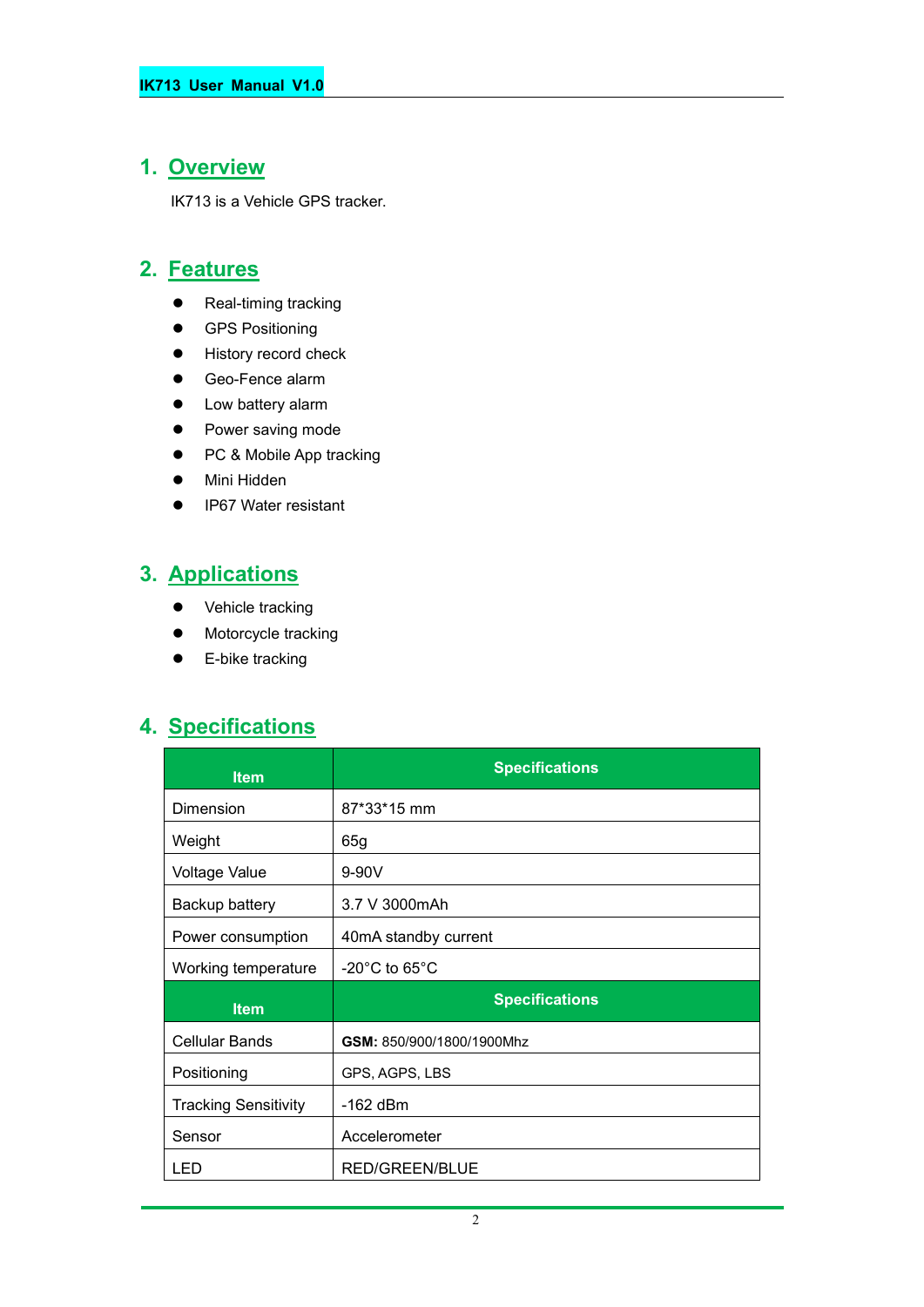#### **IK713 User Manual V1.0**

| SIM Card interface | Mini SIM |
|--------------------|----------|
| Waterproof         | IP67     |

### **5. IK713 interface**



#### **6. In the box**

- 1\* IK713 GPS Tracker
- **1** 1<sup>\*</sup> Quick Start Guide

#### **7. Installation**

#### **7.1 SIM Card installation**

- Get ready a **Nano Sim Card** that support **GSM&GPRS** with30MB data per month
- Open the top housing
- **•** Insert **Sim card** to sim card slot correctly
- Devices would turn on autoly (green led will blinking).
- After that the device will be ready.

#### **7.2 LED Indications**

| . .<br>$\sim$ | . .<br><b>Contract Contract Contract</b> | - -- |
|---------------|------------------------------------------|------|
|               |                                          |      |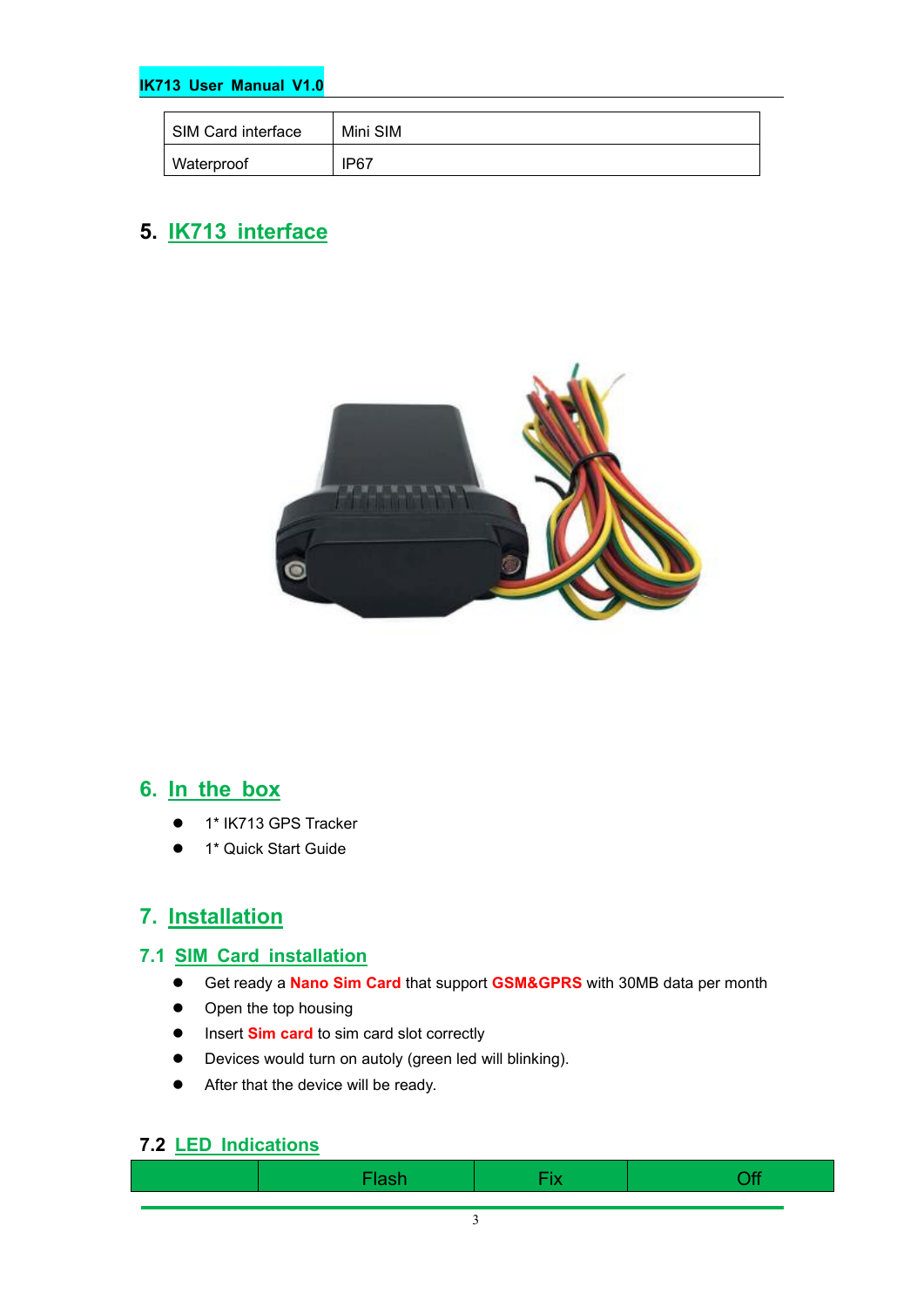#### **IK713 User Manual V1.0**

| <b>Blue Light</b> | <b>GSM/GPRS</b> conversation start |          | No GPRS signal   Power off or in sleep mode |
|-------------------|------------------------------------|----------|---------------------------------------------|
| Green Light       | GPS location successful            |          | No GPRS signal   Power off or in sleep mode |
| Red Light         |                                    | charging | Full battery or charged full                |

## **8. SMS Commands List**

| Function                  | <b>Command Format</b>                    | <b>Reply</b>      | for example             |
|---------------------------|------------------------------------------|-------------------|-------------------------|
|                           | apn+123456+space+content                 | apn ok            | apn123456 cmnet         |
| <b>APN</b>                | apnuser+123456+space+content             | apnuser ok        |                         |
|                           | apnpasswd+123456+space+content           | apnpasswd ok      |                         |
| admin<br>number           | admin123456+space+admin phone nu<br>mber | admin ok          | admin123456 186******** |
| Domain                    | IP+space+domain+space+port               | Set IP ok         | IP www.icargps.net 7700 |
| upload<br>frequency       | FREQ, 123456, 30                         | OK                | FREQ, 123456, 30        |
| Position                  | G123456                                  | Google map        |                         |
| <b>Restart GPS</b>        | <b>CQGPS</b>                             | GPS reset OK!     | <b>CQGPS</b>            |
| <b>Restart Devic</b><br>e | CQ                                       | system reset OK!  | CQ                      |
| <b>Check</b>              | <b>CXZT</b>                              | details of device | <b>CXZT</b>             |
| Back to facto<br> ry      | Format                                   | OK                |                         |

## **9. App & PC Tracking platform**

#### **9.1 App install & Login**

 Search "**ICAR GPS**" in Google Play or iOS store(or scan the following QR code) to download the Mobile APP;

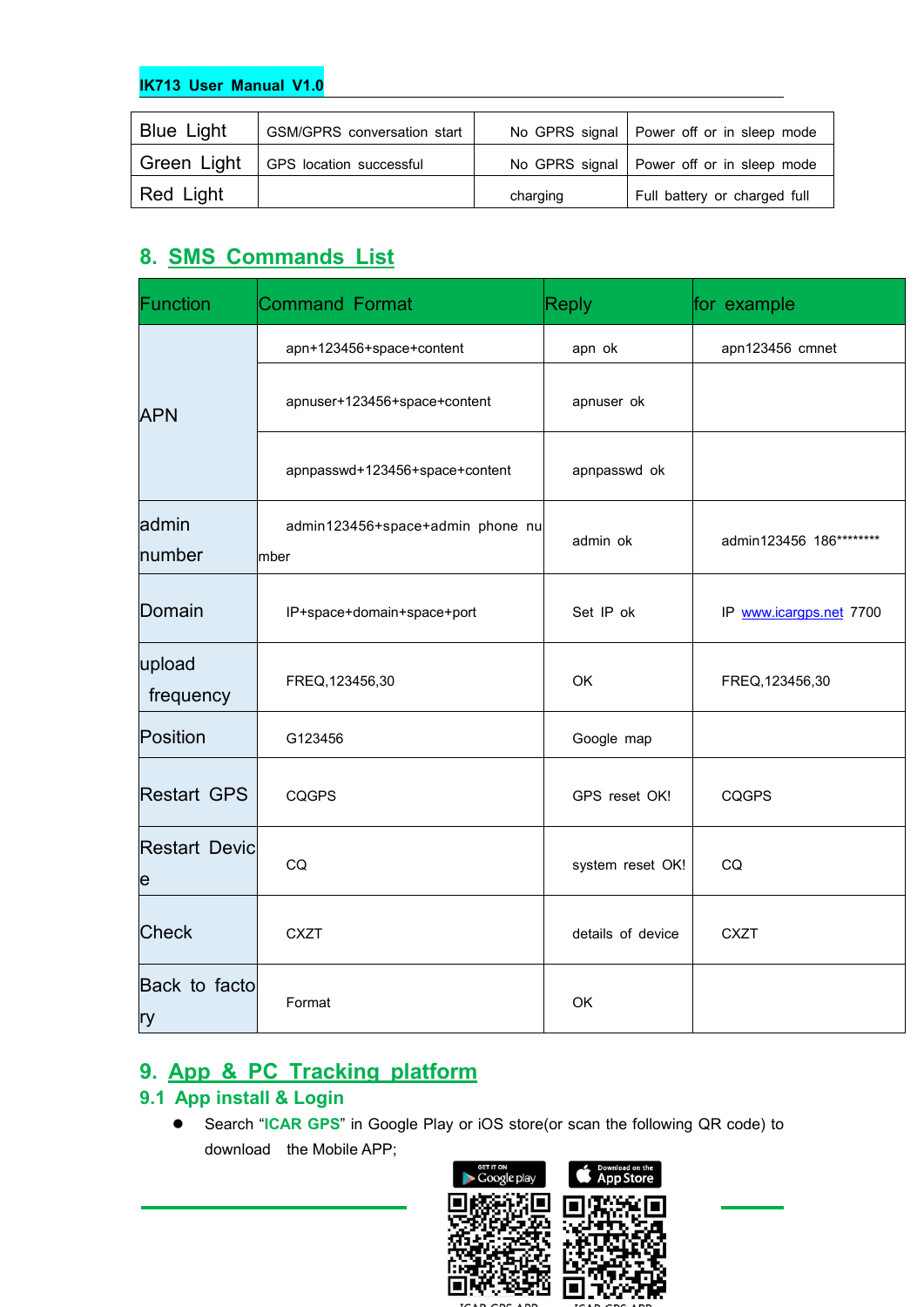- Choose the" Login by Device No.,
- Input your device's ID number and password(default is 123456) to login.



- Choose the" Login by User name.,
- Input your user name and password(default is 123456) to login.

#### **9.2 PC login**

- Web: [www.ic](http://www.trackits.com)argps.net, Choose "**ID No**."
- Input your device's ID number and password(default is 123456) to log in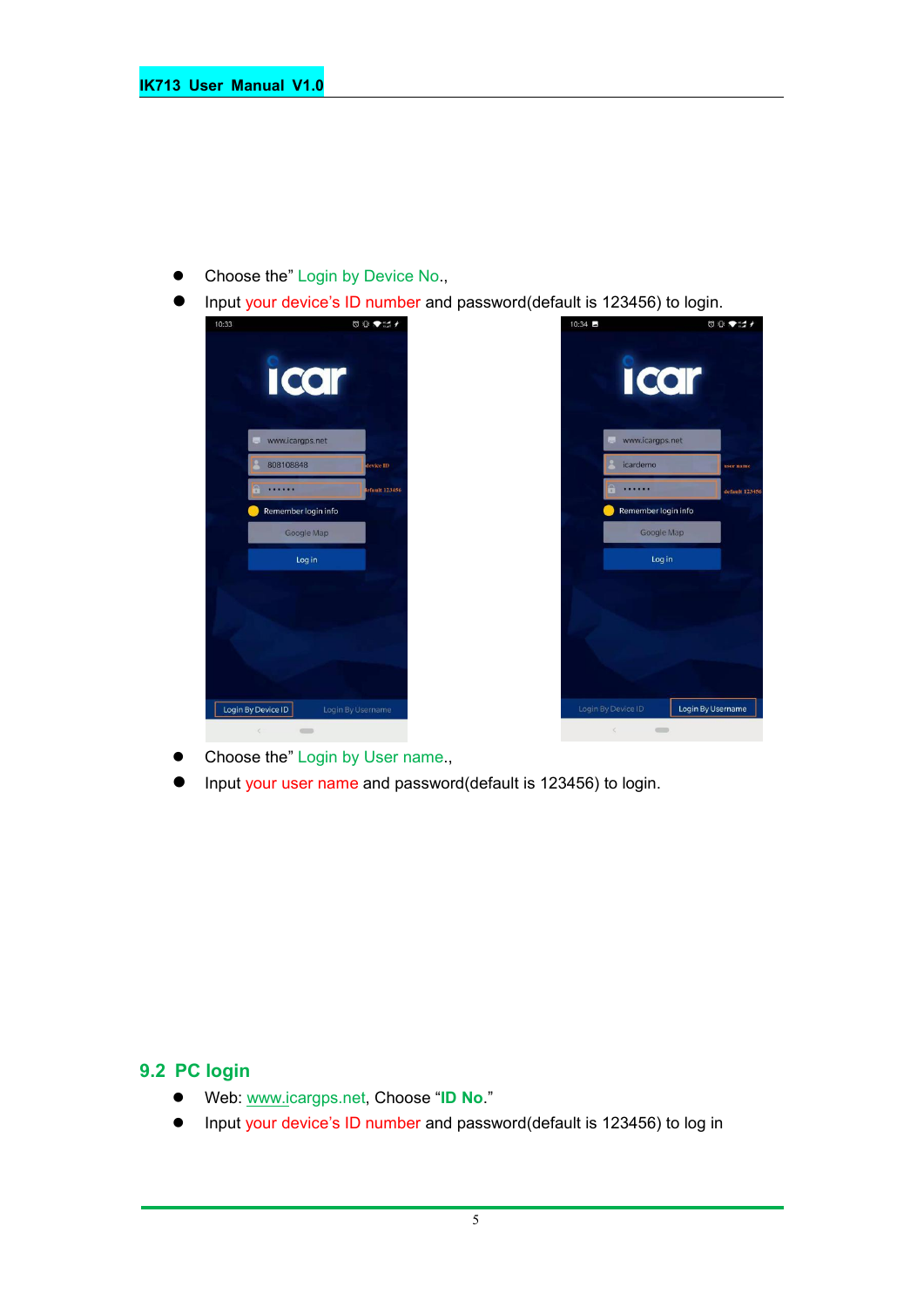|                                                                 | L.<br>ID No.<br>Account                                            |
|-----------------------------------------------------------------|--------------------------------------------------------------------|
|                                                                 | 808108848<br>device ID                                             |
| Download on the<br>GET IT ON<br><b>App Store</b><br>Google play | $\mathbf{a}$<br>default 123456<br>                                 |
|                                                                 | $\bullet$<br>enember<br>Demo                                       |
| <b>ICAR GPS APP</b><br><b>ICAR GPS APP</b>                      | Login<br>We offer<br>٠<br>$\overline{a}$<br><b>Select language</b> |

- Web: [www.ic](http://www.trackits.com)argps.net, Choose "**Account**"
- **Input user name and password(default is 123456) to log in**

|                                                          | $\bullet^\top$<br>$\bullet$<br>$\big($                                                          |
|----------------------------------------------------------|-------------------------------------------------------------------------------------------------|
|                                                          | ID No.<br>Account<br>icardemo<br>user name                                                      |
| GET IT ON<br>Download on the<br>App Store<br>Google play | default 123456<br>                                                                              |
|                                                          | $\bullet$<br>enember<br>Demo                                                                    |
| <b>ICAR GPS APP</b><br><b>ICAR GPS APP</b>               | Login<br>m<br><b>PART</b><br>We offer<br>o.<br>n<br>=<br>$\overline{a}$<br>÷<br>select language |

## **10. FAQ**

- Q:**Start up Fail?**
- A:Check the device power on or not.